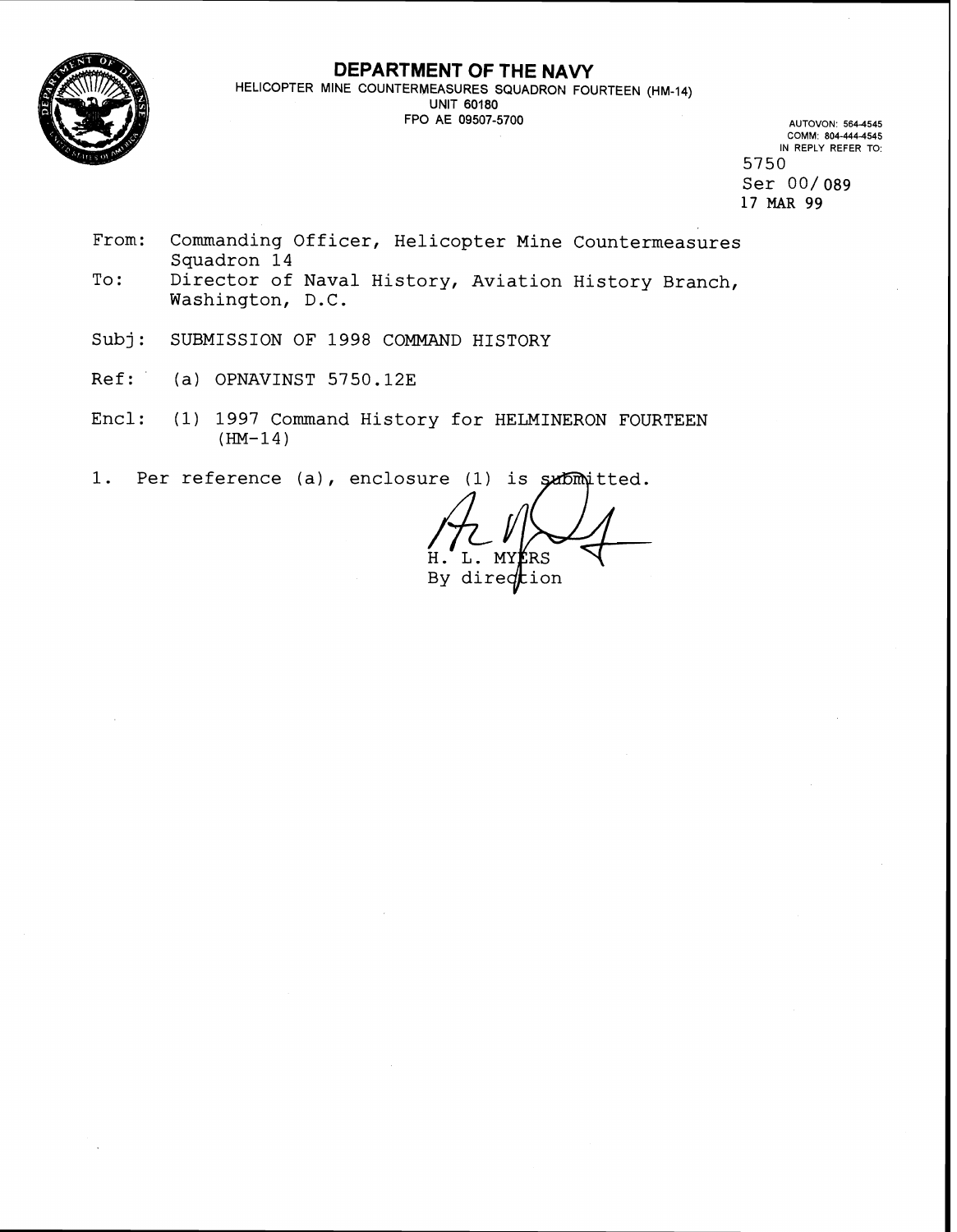## **1998 COMMAND HISTORY FOR HELMINERON FOURTEEN (HM-14)**

**HM-** 14 is based onboard Naval Air Station, Norfolk, Virginia. The Squadron reports operationally to Commander, Mine Countermeasures Squadron Two (MCMRON 2) and administratively to Commander, Helicopter Tactical Wing, U.S. Atlantic Fleet (COMHELTACWINGLANT). HM-14 possesses all the capabilities and responsibilities of an Airborne Mine Countermeasures (AMCM) squadron including mission systems and equipment and the computer hardware and software required for conducting mine hunting/minesweeping operations. HM-14 provides a rapid response AMCM capability worldwide. The squadron operates and maintains twelve Sikorsky MH-53E Sea Dragon aircraft, numerous minesweeping and minehunting devices, and the expertise required for planning, executing and evaluating mine countermeasures operations. CDR R. K. Young commanded HM-14 during 1998 with CDR B.F. Dagnall serving as Executive Officer.

## **CHRONOLOGY OF EVENTS, 1 JANUARY** - **31 DECEMBER 1998**

## **Januarv**

20-28 - Conducted 4-141 training at Homestead **AFB** 

## **Februarv**

- 3- 10 AUTEC AMCM detachment
- 3- 10 NAS Jacksonville VOD detachment

## **March**

19-25 - **UK** exercise in VACAFES oparea

# <u>April</u>

- 3 . VOD support to USS GEORGE WASHINGTON
- 15 Paradrop operations with EODMU 2

## *Mav*

12-1 8 - OPERATION **GOMEX** 98-1 aboard USS INCHON <mark>May</mark><br>12-18 - OF<br><u>June</u>

8-19 - OPERATION MARCOT 98 aboard USS INCHON

# **Julv**

8-14 - STANAVFORCHAN 98 exercise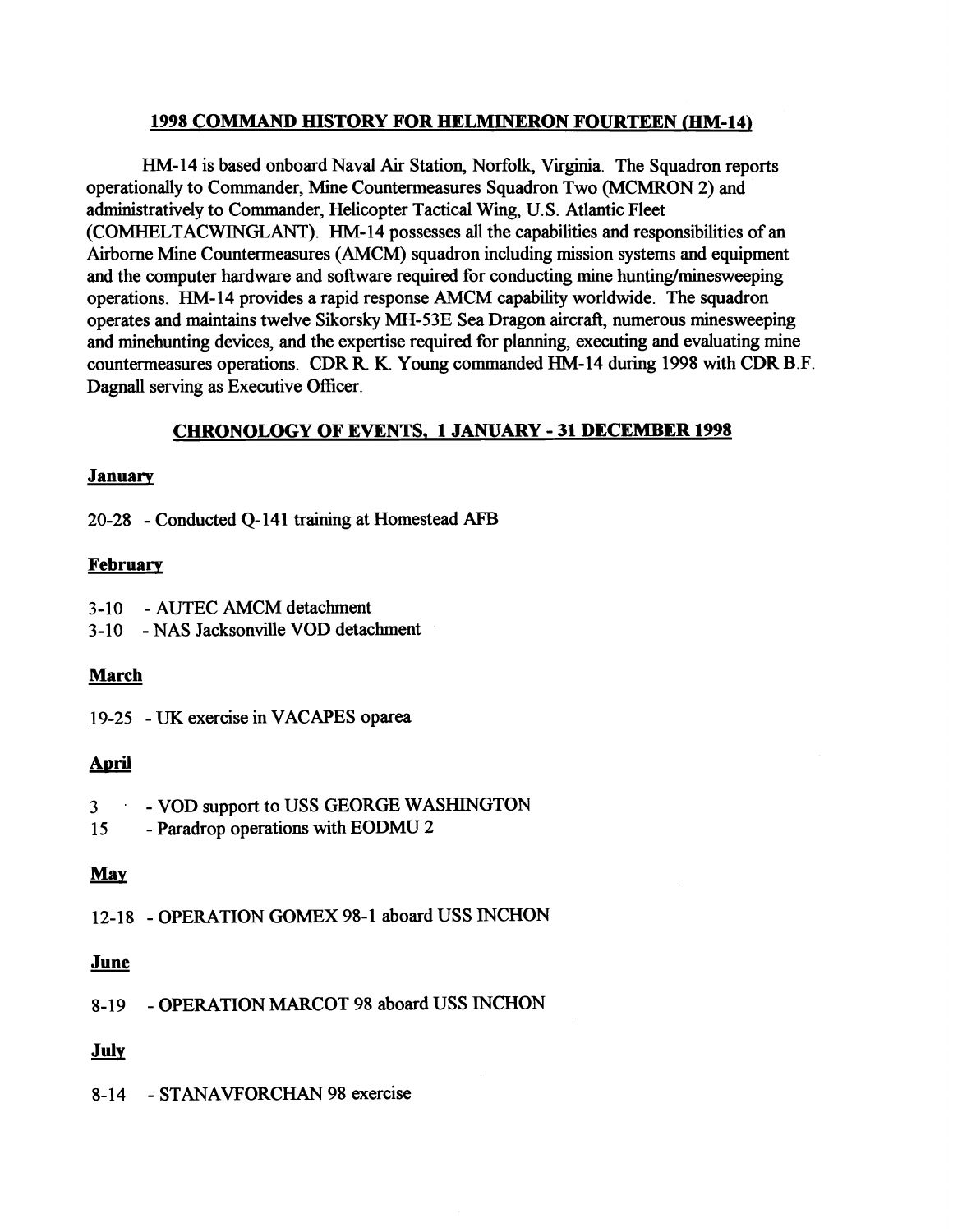## **Aueust**

- *6*  Conducted Midshipmen orientation flight
- *6*  Conducted paradrop with SEALS
- 11 VOD support for USS BATAAN

## **September**

- 11 VOD support for USS BATAAN
- 15-16 **HAR** operations
- 25 ALE-39 operations

# **October**

- 7 Photo EX
- 23 MEDIVAC exercise with USAF
- 29-3 1 Blue Angel Airshow support at **NAS New** Orleans

# **November**

- 1-2 Blue Angel Airshow support at **NAS** New Orleans
- 17 Conducted .50 caliber **GUNEX** training
- 19 Day/Night HAR operations
- 23 Conducted paradrop with SEALS

# **December**

- 5-12 USS JOHN F KENNEDY detachment VOD support
- 10 Conducted paradrop with SEALS
- 15 OT&E flight operations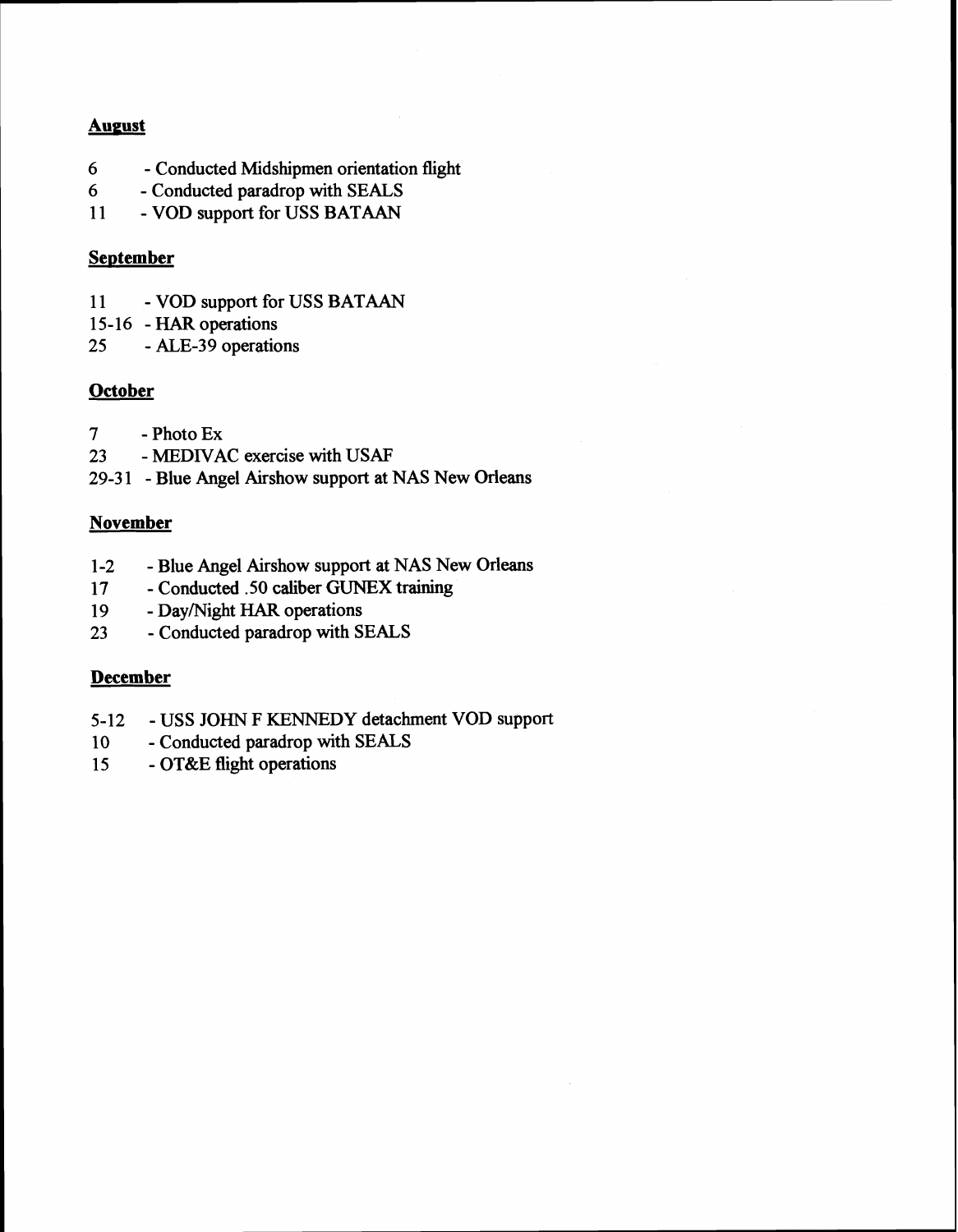#### **NARRATIVE OF EVENTS**

#### **January**

HOMESTEAD DETACHMENT operated from 20 Jan through 28 Jan. The primary training goal was to qualify a core cadre of aircrew in ALO-141 tactics in both surveillance and countermeasure modes. Refinement of ALQ-141 tactics for use in real world scenarios was also a priority. The tactics division validated planning values for the ALQ-141 and evaluated the reliability and potential benefits of the MPS flashcard system. The detachment logged 119.2 flight hours, 56.9 mission hours, and 32.2 tow hours over 24 missions.

The squadron conducted routine training and operational flights logging 301.9 flight hours for the month.

#### **February**

AUTEC DETACHMENT operated from 3 Feb through 10 Feb. Two aircraft conducted AMCM flights at the AUTEC underwater range to validate the planning values for AQS-14 in the volume search mode. The test plan was developed with the assistance of engineers from the Coastal Systems Command in Panama **City,** Florida. The test plan provided valuable fleet input into these new AQS-14 tactics. The AQS-14 tests were conducted at different altitudes and offsets to determine the sonar's imaging capability against moored mines. The detachment logged 52.7 flight hours, 18.6 mission hours, and 8.0 tow hours during 8 missions.

Two aircraft detached to NAS Jacksonville to conduct VOD support and troop movements during CVW and **TRAWING** CQ periods aboard the USS JOHN F KENNEDY. This rapid response to AIRLANT tasking demonstrated the need to keep MH-53's in Norfolk to support carrier training evolutions. The detachment logged 54.1 flight hours, carried 50,400 lbs. of cargo, and carried 160 pax. HM-14 completed 1 1 missions during the detachment.

The squadron conducted routine training and operational flights logging 307.2 flight hours for the month.

## **March**

UK EXERCISE was conducted from 16 Mar through 24 Mar. This exercise was conducted by HM-14 in the VACAPES oparea using geotranslated minefields identical to the actual exercise fields located in the Arabian Gulf. Tactical information was relayed to C5F/forward deployed MCMRON staffs using the standard "Mike Whiskey" reporting format and a JMCSJMEDAL data link. In addition, the exercise served to evaluate CINC OPLAN timeline execution for exploratory AMCM mine hunting along NAVCENT Q-routes in the Arabian Gulf/Straits of Hormuz. The squadron logged 178.3 flight hours and 102.0 mission hours, towing 1205.5 linear miles and completing 8 missions during the exercise.

The squadron conducted routine training and operational flights logging 398.0 flight hours for the month.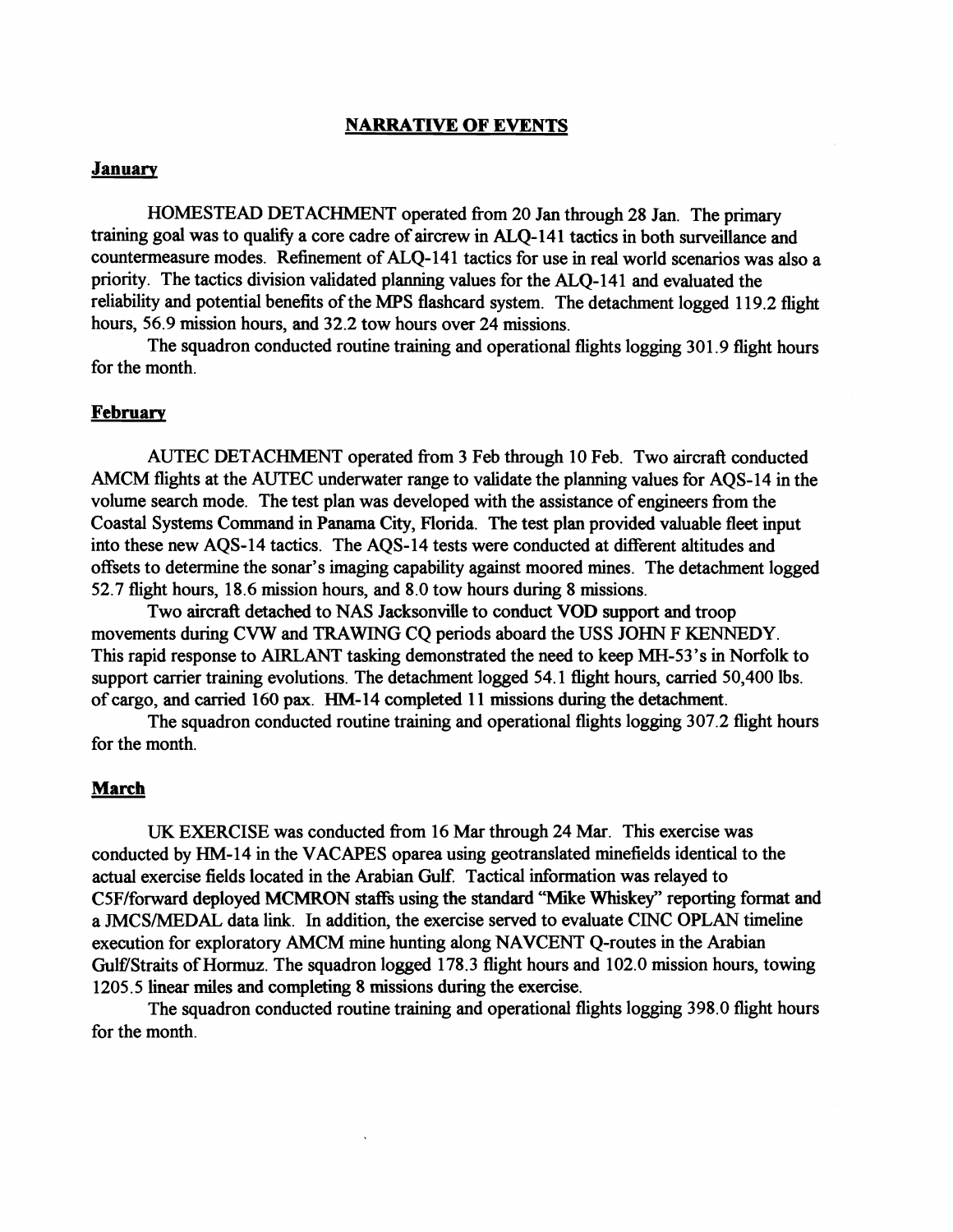#### **April**

The squadron conducted routine training and operational flights logging **248.5** flight hours for the month.

### May

**GOMEX 98-1** was conducted from **2** May through **21** May in the Corpus Christi oparea onboard the USS INCHON. The exercise was a work-up for the upcoming MARCOT 98 exercise in Newfoundland, Canada. All MARCOT **98** minefields were replicated in the GOMEX oparea to establish valid timelines for MCM tasking. **HM-14** primarily conducted AQS-14 operations covering **96.7** nmi2 at an average of **24.2** nmi2/day. **MK-105** operations were conducted for the first time aboard the USS INCHON aRer her reconfiguration as an MCS class ship. Post exercise analysis revealed that AMCM was responsible for locating **7** mines **(3** moored and **4** bottom). The squadron logged **170.0** flight hours and **101.6** tow hours, towed **935.9** linear

miles, and completed 37 missions during the exercise.<br>
The squadron conducted routine training and of or the month.<br> **June** The squadron conducted routine training and operational flights logging **398.4** flight hours for the month.

MARCOT **98** was conducted fiom **22** May through **25** Jun. This North Atlantic deployment to the Newfoundland oparea included the largest NATO amphibious exercise in more than a decade. Participating mine warfare forces included vessels from Canada, United Kingdom, Norway, Germany, France, Denmark, and the Netherlands. Over the 6.5-day MCM portion of the exercise, no days were lost to inclement weather. This deployment established the surge performance standard of **15** sortieslday for an **MH-53E** squadron embarked on USS INCHON. The eight helicopters sustained an average sortie generation rate of **13** AMCM missions per day, with each flying **3** to **4** hours and towing **2.5** to **3.5** hours. A **94%** aircraft availability rate was sustained over the exercise. During the exercise, **HM-14** towed five different systems and provided logistic suppofi to the Battle Group Commander. The squadron logged **297.6** flight hours and **197.2** tow hours, towing **1460.0** linear miles and completing **70** missions during the exercise.

The squadron conducted routine training and operational flights logging **398.0** flight hours for the month.

#### **Julv**

STANAVFORCHAN **98** was conducted from **7** Jul thi-ough **12** Jul. This exercise was conducted in the VACAPES oparea as a NATO MCM follow on to MARCOT **98. HM-14**  reported directly to the STANAVFORCHAN staff. Other participating mine warfare forces included vessels fiom Canada, United Kingdom, Norway, Germany, France, Denmark, and the Netherlands. Due to exceptional hunting conditions, only AQS-14 missions were conducted. The squadron averaged **26.7** square nautical miles per day. AMCM was credited with locating **13**  mines **(4** moored and **9** bottom). The squadron logged **196.1** flight hours and **11 1.5** tow hours, towed **1324.4** linear miles, and completed **50** missions during the exercise.

The squadron conducted routine training and operational flights logging 332.8 flight hours for the month.